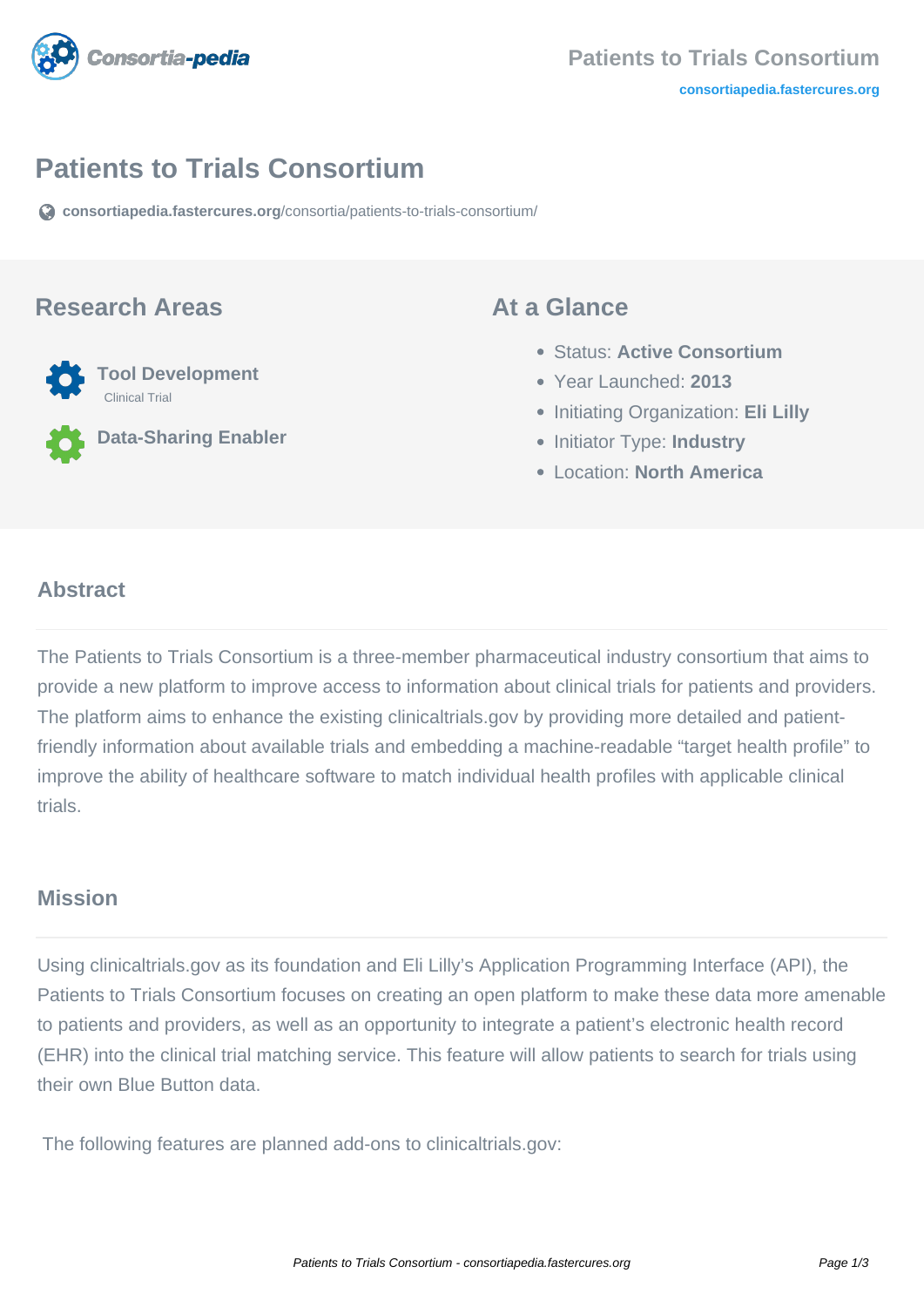

# **Consortium History**

The first demonstration of the prototype was made available on June 2014, built on a database of anonymized patient health records from different clinical research studies sponsored by Lilly, Novartis, and Pfizer.

# **Intellectual Property**

The platform is open-sourced and available to the public.

# **Data Sharing**

The platform being built by the consortium will have the following data-sharing open features:

# **Impact/Accomplishment**

June 2014: The Project Build phase was completed. A working version of the platform was developed and tested with the project team.

 July 2014: Populating the content of the platform began, that is, developing, testing, and loading Target Profiles for approximately 50 clinical research studies at Novartis, Lilly, and Pfizer that were recruiting patients in the U.S. This was targeted to be available on the platform by the end of July 2014. Summer/Fall 2014: Public domain testing of the platform began. The consortium actively sought partners who were willing and interested to test the platform and provide feedback on whether and how the platform helps them better inform patients (and their providers) about the opportunities they have to volunteer for clinical research studies, based on their Blue Button Plus health records.

# **Links/Social Media Feed**

Homepage <https://sites.google.com/site/p2tconsortium/>